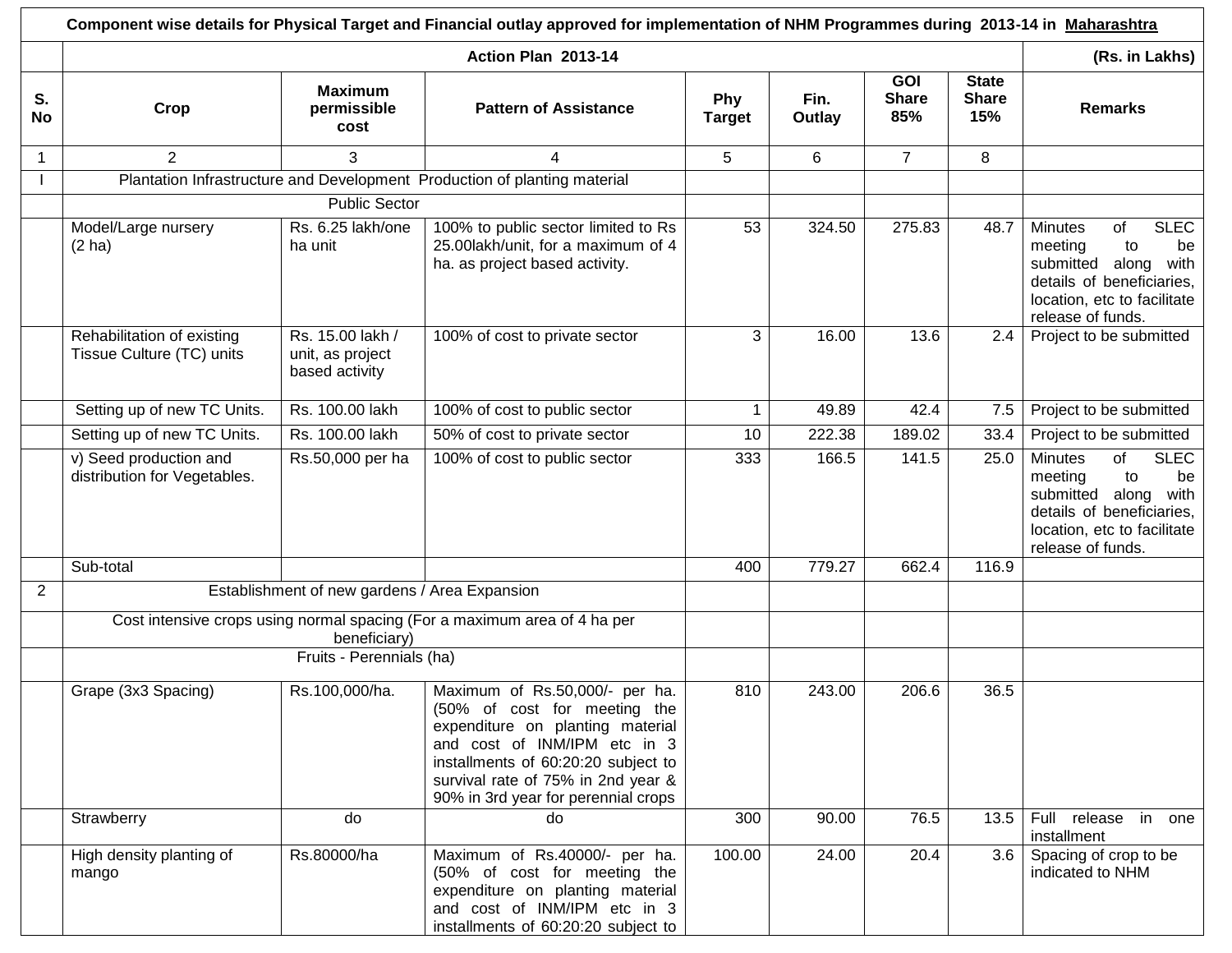|                                   |                      | survival rate of 75% in 2nd year &<br>90% in 3rd year for perennial crops                                                                                                                                                                              |        |         |         |        |                                           |
|-----------------------------------|----------------------|--------------------------------------------------------------------------------------------------------------------------------------------------------------------------------------------------------------------------------------------------------|--------|---------|---------|--------|-------------------------------------------|
| High density planting of<br>guava | Rs.62775/ha          | Maximum of Rs.31388/- per ha.<br>(50% of cost for meeting the<br>expenditure on planting material<br>and cost of INM/IPM etc in 3<br>installments of 60:20:20 subject to<br>survival rate of 75% in 2nd year &<br>90% in 3rd year for perennial crops  | 200.00 | 37.67   | 32.0    | 5.6    | Spacing of crop to be<br>indicated to NHM |
| Sub-total                         |                      |                                                                                                                                                                                                                                                        | 1410   | 394.665 | 335.465 | 59.200 |                                           |
|                                   | Maintenance (I Year) |                                                                                                                                                                                                                                                        |        |         |         |        |                                           |
| <b>Fruits-Perennials</b>          |                      |                                                                                                                                                                                                                                                        |        |         |         |        |                                           |
|                                   |                      |                                                                                                                                                                                                                                                        |        |         |         |        |                                           |
| High density planting of<br>guava | Rs.62775/ha          | Maximum of Rs.31388/- per ha.<br>(50% of cost for meeting the<br>expenditure on planting material<br>and cost of INM/IPM etc in 3<br>installments of 60:20:20 subject to<br>survival rate of 75% in 2nd year &<br>90% in 3rd year for perennial crops  | 64.00  | 4.02    | 3.4     | 0.6    |                                           |
| High density planting of<br>mango | Rs.80000/ha          | Maximum of Rs.40000/- per ha.<br>(50% of cost for meeting the<br>expenditure on planting material<br>and cost of INM/IPM etc in 3<br>installments of 60:20:20 subject to<br>survival rate of 75% in 2nd year &<br>90% in 3rd year for perennial crops  | 39.00  | 3.12    | 2.7     | 0.5    |                                           |
| Grape (3x3 Spacing)               | Rs.100,000/ha.       | Maximum of Rs.50,000/- per ha.<br>(50% of cost for meeting the<br>expenditure on planting material<br>and cost of INM/IPM etc in 3<br>installments of 60:20:20 subject to<br>survival rate of 75% in 2nd year &<br>90% in 3rd year for perennial crops | 610    | 61.00   | 51.9    | 9.2    |                                           |
| Maintenance (II Year)             |                      |                                                                                                                                                                                                                                                        |        |         |         |        |                                           |
| High density planting of<br>guava | Rs.62775/ha          | Maximum of Rs.31388/- per ha.<br>(50% of cost for meeting the<br>expenditure on planting material<br>and cost of INM/IPM etc in 3<br>installments of 60:20:20 subject to<br>survival rate of 75% in 2nd year &<br>90% in 3rd year for perennial crops  | 21     | 1.32    | 1.1     | 0.2    |                                           |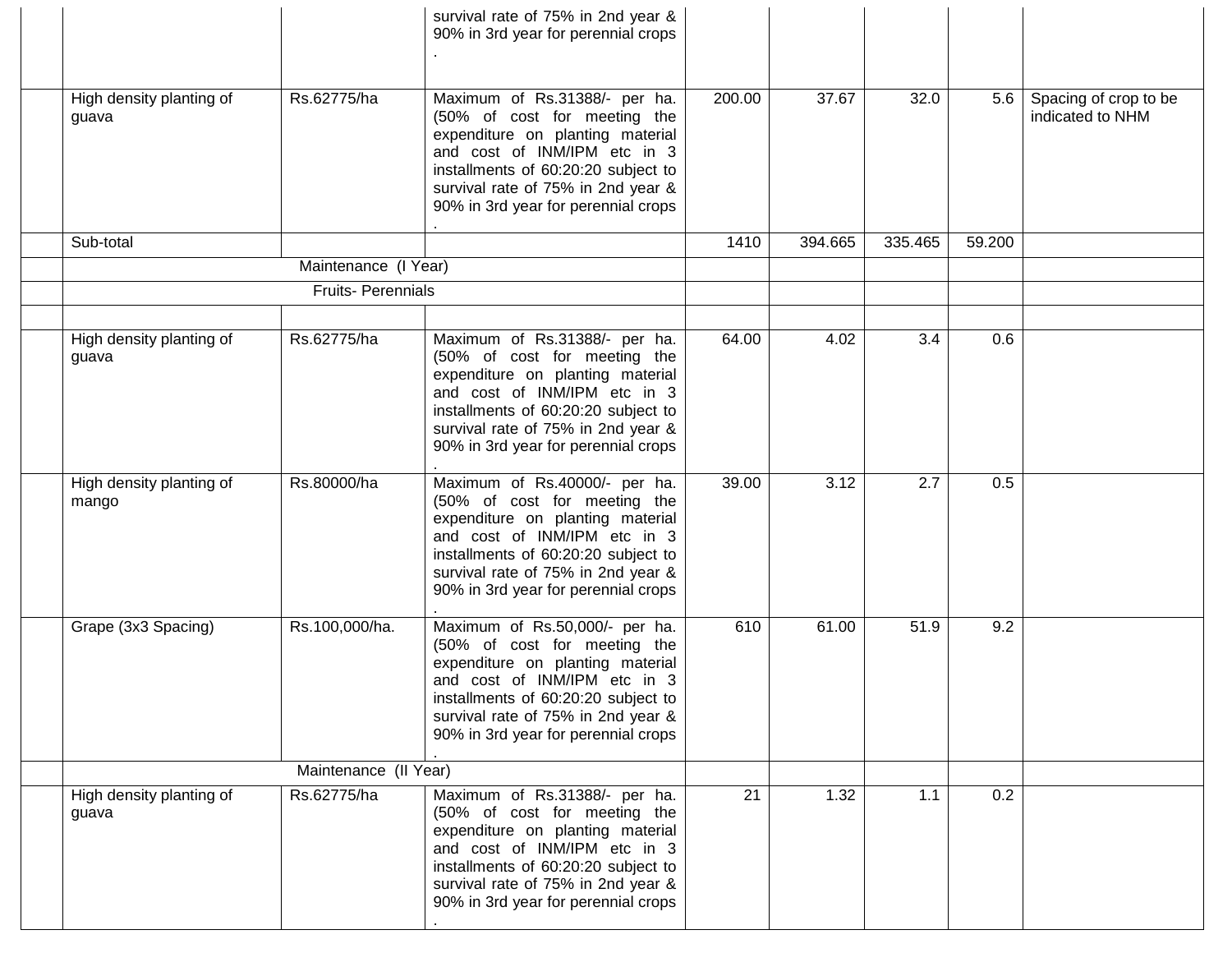| Grape                | Rs.100,000/ha.                                    | Maximum of Rs.50,000/- per ha.<br>(50% of cost for meeting the<br>expenditure on planting material<br>and cost of INM/IPM etc in 3<br>installments of 60:20:20 subject to<br>survival rate of 75% in 2nd year &<br>90% in 3rd year for perennial crops                                                                | 790     | 79.00   | 67.15  | 11.85 |                         |
|----------------------|---------------------------------------------------|-----------------------------------------------------------------------------------------------------------------------------------------------------------------------------------------------------------------------------------------------------------------------------------------------------------------------|---------|---------|--------|-------|-------------------------|
| Sub-total            |                                                   |                                                                                                                                                                                                                                                                                                                       | 1524.0  | 148.5   | 126.19 | 22.27 |                         |
|                      | Fruits - Non Perennials (ha)                      |                                                                                                                                                                                                                                                                                                                       |         |         |        |       |                         |
| Papaya               | Rs. 40,000/ha                                     | Maximum of Rs.30,000/- per ha.<br>(75% of cost for meeting the<br>expenditure on planting material<br>and cost of INM/IPM etc in 3<br>installments of 60:20:20 subject to<br>survival rate of 75% in 2nd year &<br>90% in 3rd year for perennial crops<br>and for non perennial crops in 2<br>installments of 75:25). | 1100    | 247.500 | 210.4  | 37.1  |                         |
| Banana (TC)          | Rs.83204/ha                                       | Maximum of Rs. 41602/- per ha.<br>(50 % of cost for meeting the<br>expenditure on planting material<br>and cost of material for INM/IPM<br>etc., in 2 installments of 75:25).                                                                                                                                         | 4904.00 | 1530.12 | 1300.6 | 229.5 |                         |
| Sub-total            |                                                   |                                                                                                                                                                                                                                                                                                                       | 6004.0  | 1777.6  | 1511.0 | 229.5 |                         |
|                      | Fruits - Non Perennials (ha) Maintenance (I Year) |                                                                                                                                                                                                                                                                                                                       |         |         |        |       |                         |
| Papaya               | Rs. 40,000/ha                                     | Maximum of Rs.30,000/- per ha.<br>(75% of cost for meeting the<br>expenditure on planting material<br>and cost of INM/IPM etc in 3<br>installments of 60:20:20 subject to<br>survival rate of 75% in 2nd year &<br>90% in 3rd year for perennial crops<br>and for non perennial crops in 2<br>installments of 75:25). | 1037.00 | 77.78   | 66.1   | 11.7  |                         |
| Banana (TC)          | Rs.83204/ha                                       | Maximum of Rs. 41602/- per ha.<br>(50 % of cost for meeting the<br>expenditure on planting material<br>and cost of material for INM/IPM<br>etc., in 2 installments of 75:25).                                                                                                                                         | 4077.00 | 424.03  | 360.4  | 63.6  |                         |
| Sub-total            |                                                   |                                                                                                                                                                                                                                                                                                                       | 5114    | 501.80  | 427    | 75    |                         |
|                      | Mushrooms                                         |                                                                                                                                                                                                                                                                                                                       |         |         |        |       |                         |
|                      |                                                   | (a) Integrated mushroom unit for spawn, compost production and training                                                                                                                                                                                                                                               |         |         |        |       |                         |
| <b>Public Sector</b> | Rs.50.00 lakh                                     | 100% of the cost to public sector<br>and 50% of cost for private sector,<br>for meeting the expenditure on<br>infrastructure, as credit linked back<br>ended subsidy.                                                                                                                                                 | 1.0     | 50.0    | 42.5   | 7.50  | Project to be submitted |
|                      | (b) Spawn making unit                             |                                                                                                                                                                                                                                                                                                                       |         |         |        |       |                         |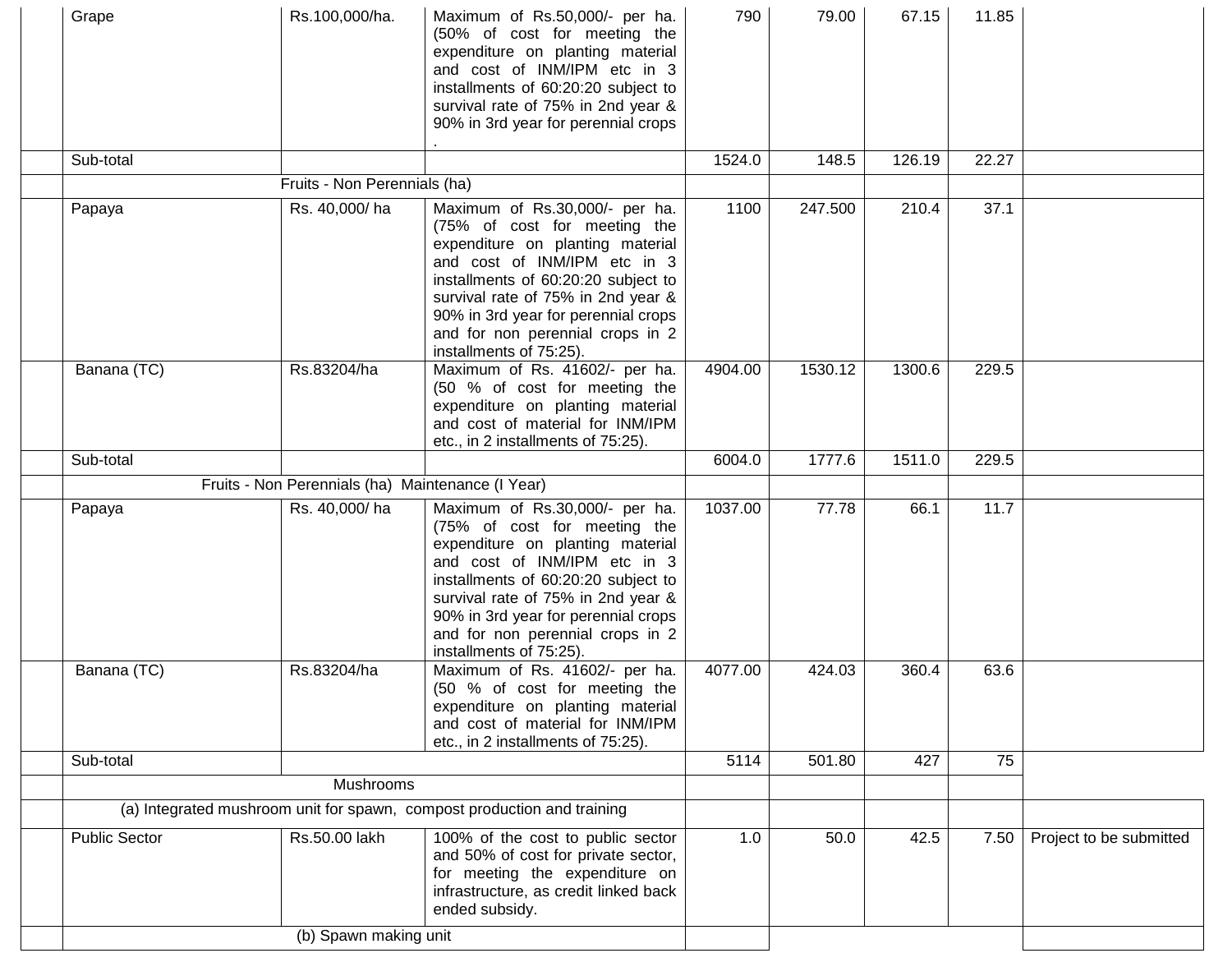|   | <b>Private Sector</b>                 | Rs. 15 lakh/ unit                                   | 100% of the cost to public sector<br>and in case of private sector, 50%<br>of cost, as credit linked back ended<br>subsidy.                                                                                   | 1.0    | 7.5    | 6.4    | 1.13  |                                                                                                                   |
|---|---------------------------------------|-----------------------------------------------------|---------------------------------------------------------------------------------------------------------------------------------------------------------------------------------------------------------------|--------|--------|--------|-------|-------------------------------------------------------------------------------------------------------------------|
|   |                                       | (c) Compost making unit                             |                                                                                                                                                                                                               |        |        |        |       |                                                                                                                   |
|   | <b>Private Sector</b>                 | Rs. 20.00 lakh/<br>unit                             | 100% of the cost to public sector<br>and in case of private sector, 50%<br>of cost, as credit linked back ended<br>subsidy.                                                                                   | 1.0    | 10.0   | 8.5    | 1.50  |                                                                                                                   |
|   | Sub-total                             |                                                     |                                                                                                                                                                                                               | 3.00   | 67.50  | 42.50  | 7.50  |                                                                                                                   |
|   |                                       | Flowers (For a maximum of 2 ha per beneficiary)     |                                                                                                                                                                                                               |        |        |        |       |                                                                                                                   |
|   |                                       | <b>Cut flowers</b>                                  |                                                                                                                                                                                                               |        |        |        |       |                                                                                                                   |
|   | <b>Small &amp; Marginal Farmers</b>   | Rs. 70,000 / ha.                                    | 50% of cost @ Rs.35,000 / ha.<br>limited to 2 ha per beneficiary                                                                                                                                              | 90     | 31.50  | 26.78  | 4.73  |                                                                                                                   |
|   | Other farmers                         | do                                                  | 33% of the cost @Rs. 23,100/ha<br>limited to 4 ha per beneficiary                                                                                                                                             | 40     | 9.24   | 7.85   | 1.39  |                                                                                                                   |
|   |                                       | <b>Bulbulous flowers</b>                            |                                                                                                                                                                                                               |        |        |        |       |                                                                                                                   |
|   | <b>Small &amp; Marginal Farmers</b>   | Rs. 90,000/ha                                       | 50% of cost @ Rs.45,000 / ha.<br>limited to 2 ha per beneficiary                                                                                                                                              | 260.00 | 117.00 | 99.45  | 17.55 |                                                                                                                   |
|   | Other farmers                         | do                                                  | 33% of the cost @Rs. 29,700/ha<br>limited to 4 ha per beneficiary                                                                                                                                             | 80.00  | 23.76  | 20.20  | 3.56  |                                                                                                                   |
|   | <b>Loose Flowers</b>                  |                                                     |                                                                                                                                                                                                               |        |        |        |       |                                                                                                                   |
|   | <b>Small &amp; Marginal Farmers</b>   | Rs. 24,000/ha                                       | 50% of cost @ Rs.12,000 / ha.<br>limited to 2 ha per beneficiary                                                                                                                                              | 800    | 96.00  | 81.60  | 14.40 |                                                                                                                   |
|   | Other farmers                         | do                                                  | 33% of the cost @Rs. 7,920/ha<br>limited to 4 ha per beneficiary                                                                                                                                              | 350    | 27.72  | 23.56  | 4.16  |                                                                                                                   |
|   | Sub-total                             |                                                     |                                                                                                                                                                                                               | 1620   | 305.22 | 259.44 | 45.78 |                                                                                                                   |
|   |                                       | Spices (For a maximum area of 4 ha per beneficiary) |                                                                                                                                                                                                               |        |        |        |       |                                                                                                                   |
|   | Seed spices and<br>Rhizomatic Spices. | Rs. 25,000 / ha                                     | Maximum of Rs. 12,500/- per ha.<br>(50% of cost for meeting the<br>expenditure on planting material<br>and cost of material for INM/IPM<br>etc).                                                              | 2600.0 | 325.00 | 276.3  | 48.8  | Only certified Planting<br>material to be used. TL<br>material to be used<br>only from Public sector<br>agencies. |
|   | Sub-total                             |                                                     |                                                                                                                                                                                                               | 2600.0 | 325.0  | 276.3  | 48.8  |                                                                                                                   |
| 3 |                                       |                                                     | Rejuvenation/replacement of senile plantation including Canopy management.                                                                                                                                    |        |        |        |       |                                                                                                                   |
|   | Mango                                 | Rs.30,000/ha                                        | 50% of the total cost subject to a<br>maximum of Rs. 15,000/ha to a<br>limited of 2 ha per beneficiary.<br>Actual cost to be claimed based on<br>the nature and requirement of the<br>crop to be rejuvenated. | 400.00 | 60.00  | 51.0   | 9.0   | To be implemented as<br>guidelines<br>per<br>circulated                                                           |
|   | Cashew                                | do                                                  | do                                                                                                                                                                                                            | 200.0  | 30.00  | 25.5   | 4.5   | do                                                                                                                |
|   | Sapota                                | do                                                  | do                                                                                                                                                                                                            | 25.00  | 3.75   | 3.2    | 0.6   | do                                                                                                                |
|   | Kagzi Lime                            | do                                                  | do                                                                                                                                                                                                            | 300.00 | 45.00  | 38.3   | 6.8   | do                                                                                                                |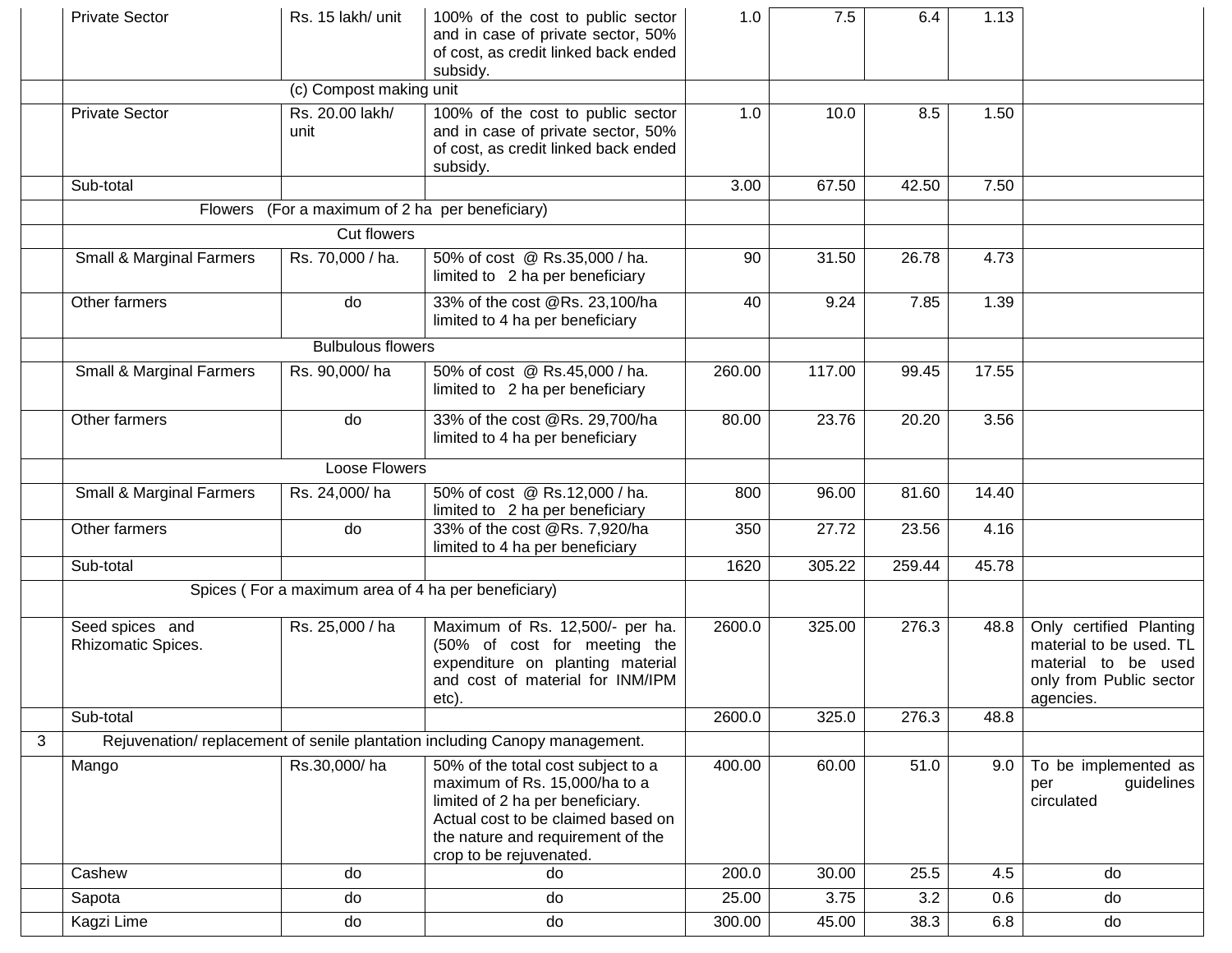|                | Sweet orange                                                                                      | do                                                                          | do                                                                           | 325            | 48.75   | 41.4   | 7.3   | do                                                             |
|----------------|---------------------------------------------------------------------------------------------------|-----------------------------------------------------------------------------|------------------------------------------------------------------------------|----------------|---------|--------|-------|----------------------------------------------------------------|
|                | Mandarin orange                                                                                   | do                                                                          | do                                                                           | 404            | 60.60   | 51.5   | 9.1   | do                                                             |
|                | Custard apple                                                                                     | do                                                                          | do                                                                           | 75             | 11.25   | 9.6    | 1.7   | do                                                             |
|                | Anola                                                                                             | do                                                                          | do                                                                           | 25             | 3.75    | 3.2    | 0.6   | do                                                             |
|                | Guava                                                                                             | do                                                                          | do                                                                           | 50             | 7.50    | 6.4    | 1.1   | do                                                             |
|                | Other (Control of Gummosis<br>of Citus)                                                           | Rs.11,300/ha                                                                | do                                                                           | 1850           | 104.53  | 88.8   | 15.7  | do                                                             |
|                | Sub-total                                                                                         |                                                                             |                                                                              | 3654           | 375.1   | 318.9  | 56.3  |                                                                |
| $\overline{4}$ |                                                                                                   | <b>Creation of Water resources</b>                                          |                                                                              |                |         |        |       |                                                                |
|                | a) Community tanks/on farm<br>ponds/on farm water<br>reservoirs with use of<br>plastic/RCC lining | Rs. 15.00 lakh<br>/unit in plain<br>areas, Rs.17.25<br>lakh in hilly areas. | 100% of cost for 10 ha                                                       | 1374           | 3177.64 | 2701.0 | 476.6 | Efforts to be made for<br>with<br>convergence<br><b>MNREGS</b> |
|                | (a.a) NREGS Farm Ponds<br>only for use of Plastic/RCC<br>lining                                   |                                                                             |                                                                              | 190.00         | 102     | 86.7   | 15.3  |                                                                |
|                | Sub-total                                                                                         |                                                                             |                                                                              | 1564.00        | 3279.63 | 2787.7 | 476.6 |                                                                |
| 5              | Protected cultivation (area in hectares)                                                          |                                                                             |                                                                              |                |         |        |       |                                                                |
|                | Naturally ventilated system                                                                       |                                                                             |                                                                              |                |         |        |       |                                                                |
|                | Tubular structure                                                                                 | Rs. 935/ Sq.m                                                               | 50% of the cost limited to 4000<br>Sq.m per beneficiary.                     | 36.40          | 1335.88 | 1135.5 | 200.4 |                                                                |
|                | <b>Plastic Mulching</b>                                                                           |                                                                             |                                                                              |                |         |        |       |                                                                |
|                | <b>Plastic Mulching</b>                                                                           | Rs. 20,000/ha                                                               | 50% of the total cost limited to 2 ha<br>per beneficiary.                    | 1506           | 150.60  | 128.0  | 22.6  |                                                                |
|                |                                                                                                   | Shade Net House                                                             |                                                                              |                |         |        |       |                                                                |
|                | Tubular structure                                                                                 | Rs. 600/ Sq.m                                                               | 50% of cost limited to 4000 Sq.m<br>per beneficiary.                         | 58.50          | 877.50  | 745.9  | 131.6 |                                                                |
|                | <b>Plastic Tunnels</b>                                                                            | Rs.30/ Sq.m                                                                 | 50% of cost limited 4000 sqmt per<br>beneficiary.                            | 0.3            | 3.75    | 3.2    | 0.6   |                                                                |
|                | 5. Anti Bird/Anti Hail Nets                                                                       | Rs.20/- per Sq.m                                                            | 50% of cost limited to 5000 Sq.m<br>per beneficiary.                         | 2.50           | 12.50   | 10.63  | 1.9   |                                                                |
|                | Cost of planting material<br>and input of high value<br>vegetables grown in poly<br>house         | Rs.105/Sq.m                                                                 | 50% of cost.                                                                 | 25             | 97.50   | 82.88  | 14.6  |                                                                |
|                | Cost of planting material and<br>input of flowers for poly<br>house                               | Rs.500/ Sq.m                                                                | 50% of cost.                                                                 | 15             | 168.75  | 143.44 | 25.3  |                                                                |
|                | Sub-total                                                                                         |                                                                             |                                                                              | 1644           | 2646.48 | 2249.5 | 397.0 |                                                                |
| 6              |                                                                                                   | (IPM)                                                                       | Promotion of Integrated Nutrient Management(INM)/ Integrated Pest Management |                |         |        |       |                                                                |
|                | (i) Sanitary and<br>Phytosanitary infrastructure<br>(Public Sector)                               | Rs.500.00<br>lakh/project                                                   | 100% of cost                                                                 | $\overline{c}$ | 24.30   | 20.7   | 3.6   | Project to be submitted                                        |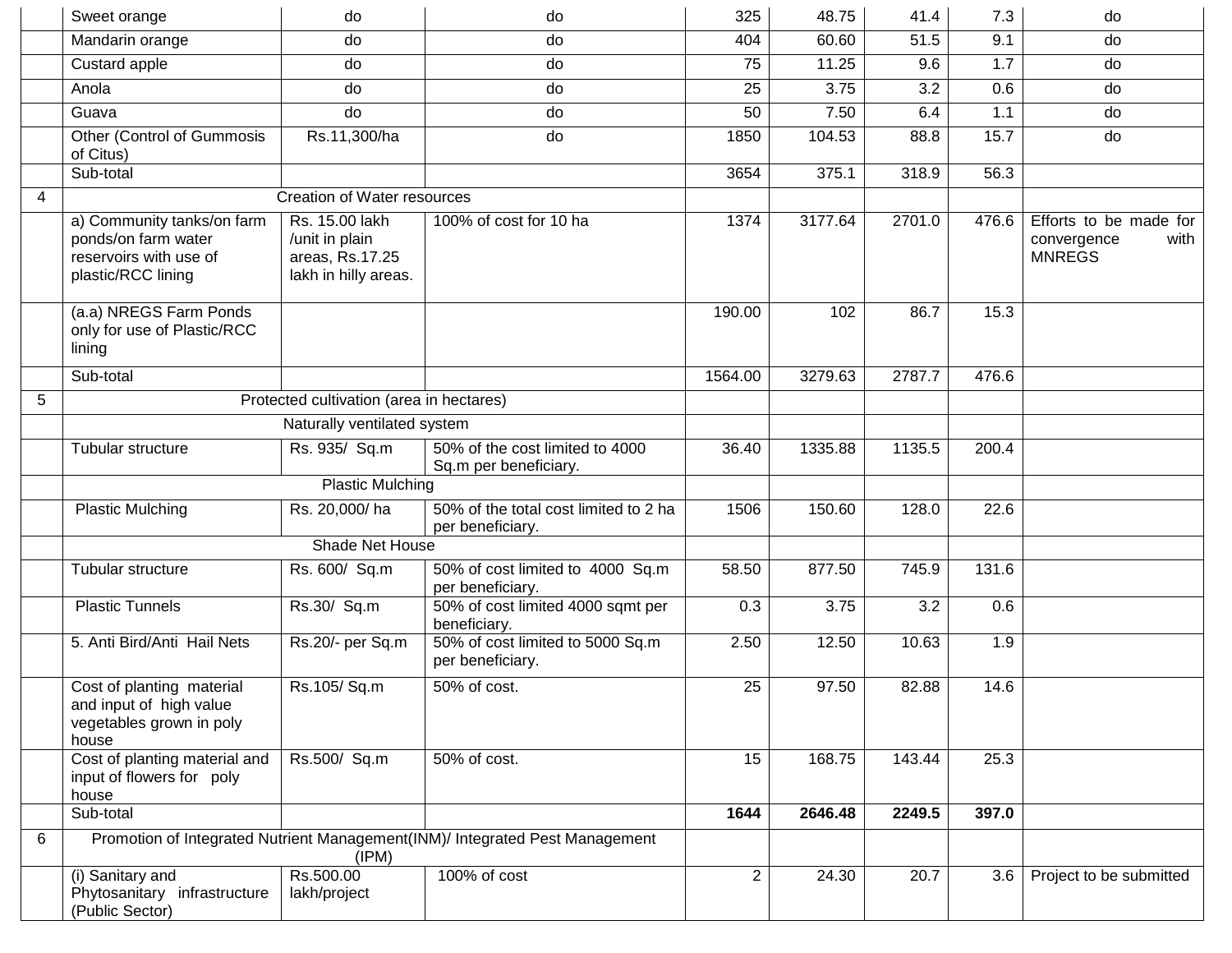|                | (iii) Disease forecasting unit<br>(Public Sector)                                          | Rs. 4 lakh/ unit                       | Maximum up to Rs. 4 lakh/unit                                                                                                                                                                                                                                                     | 1              | 4.00   | 3.4   |      | 0.6   Project to be submitted                                                                                                                                          |
|----------------|--------------------------------------------------------------------------------------------|----------------------------------------|-----------------------------------------------------------------------------------------------------------------------------------------------------------------------------------------------------------------------------------------------------------------------------------|----------------|--------|-------|------|------------------------------------------------------------------------------------------------------------------------------------------------------------------------|
|                | (iv) Bio control lab<br>(Public Sector)                                                    | Rs.80 lakhs/ unit                      | Rs. 80 lakh/unit for Public Sector<br>and Rs.40.00 lakh as credit linked<br>back ended subsidy to Private<br>Sector.                                                                                                                                                              | 6              | 267.00 | 227.0 | 40.1 | Project to be submitted                                                                                                                                                |
|                | Bio control lab<br>(Private Sector)                                                        | Rs.80 lakhs/ unit                      | Rs. 80 lakh/unit for Public Sector<br>and Rs.40.00 lakh as credit linked<br>back ended subsidy to Private<br>Sector.                                                                                                                                                              | 10             | 294.50 | 250.3 | 44.2 | Project to be submitted                                                                                                                                                |
|                | <b>Plant Health Clinic</b><br>(Public Sector)                                              | Rs. 20 lakhs/ unit                     | Rs. 20 lakh/unit for Public Sector<br>and Rs.10.00 lakh as credit linked<br>back ended subsidy to Private<br>Sector.                                                                                                                                                              | 4              | 47.77  | 40.6  | 7.2  | <b>SLEC</b><br><b>Minutes</b><br>of<br>meeting<br>to<br>be<br>submitted along<br>with<br>details of beneficiaries,<br>location, etc to facilitate<br>release of funds. |
|                | (v) Plant Health Clinic<br>(Private Sector)                                                | Rs. 20 lakhs/ unit                     | Rs. 20 lakh/unit for Public Sector<br>and Rs.10.00 lakh as credit linked<br>back ended subsidy to Private<br>Sector.                                                                                                                                                              | $\overline{2}$ | 12.00  | 10.2  | 1.8  | do                                                                                                                                                                     |
|                | Leaf /Tissue analysis lab<br>(Public Sector)                                               | Rs. 20 lakh/ unit                      | Rs. 20 lakh/unit for Public Sector<br>and Rs.10.00 lakh as credit linked<br>back ended subsidy to Private<br>Sector.                                                                                                                                                              | 3              | 31.83  | 27.1  | 4.8  | do                                                                                                                                                                     |
|                | Leaf /Tissue analysis lab<br>(Private Sector)                                              | Rs. 20 lakh/ unit                      | Rs. 20 lakh/unit for Public Sector<br>and Rs.10.00 lakh as credit linked<br>back ended subsidy to Private<br>Sector.                                                                                                                                                              | $\overline{2}$ | 11.55  | 9.8   | 1.7  | do                                                                                                                                                                     |
|                | Sub-total                                                                                  |                                        |                                                                                                                                                                                                                                                                                   | 30             | 692.95 | 328.2 | 57.9 |                                                                                                                                                                        |
| $\overline{7}$ |                                                                                            | Organic Farming                        |                                                                                                                                                                                                                                                                                   |                |        |       |      |                                                                                                                                                                        |
|                | (i) Adoption of Organic<br>Farming.                                                        | Rs. 20,000/ha                          | 50% of cost limited to Rs.10000/ha<br>for a maximum area of 4 ha. per<br>beneficiary, spread over a period<br>of 3 years involving an assistance<br>of Rs.4000/- in first year and<br>Rs.3000/- each in second & third<br>year. The programme to be linked<br>with certification. | 500            | 20.00  | 17.0  | 3.0  | Project to be submitted                                                                                                                                                |
|                | Sub-total                                                                                  |                                        |                                                                                                                                                                                                                                                                                   | 500.00         | 20.00  | 17.0  | 3.0  |                                                                                                                                                                        |
| 8              | <b>Certification for Good</b><br>Agricultural Practices (GAP),<br>Including infrastructure | 50% of the cost.                       | 50% of the cost.                                                                                                                                                                                                                                                                  | 100            | 5.00   | 4.3   | 0.8  | Project to be submitted                                                                                                                                                |
| 9              |                                                                                            | Pollination support through beekeeping |                                                                                                                                                                                                                                                                                   |                |        |       |      |                                                                                                                                                                        |
|                | (a) Production of nucleus<br>stock (Public sector)                                         | Rs. 10.00 lakh                         | 100% of the cost.                                                                                                                                                                                                                                                                 | $\mathbf{1}$   | 10.00  | 8.5   | 1.5  | Project to be submitted                                                                                                                                                |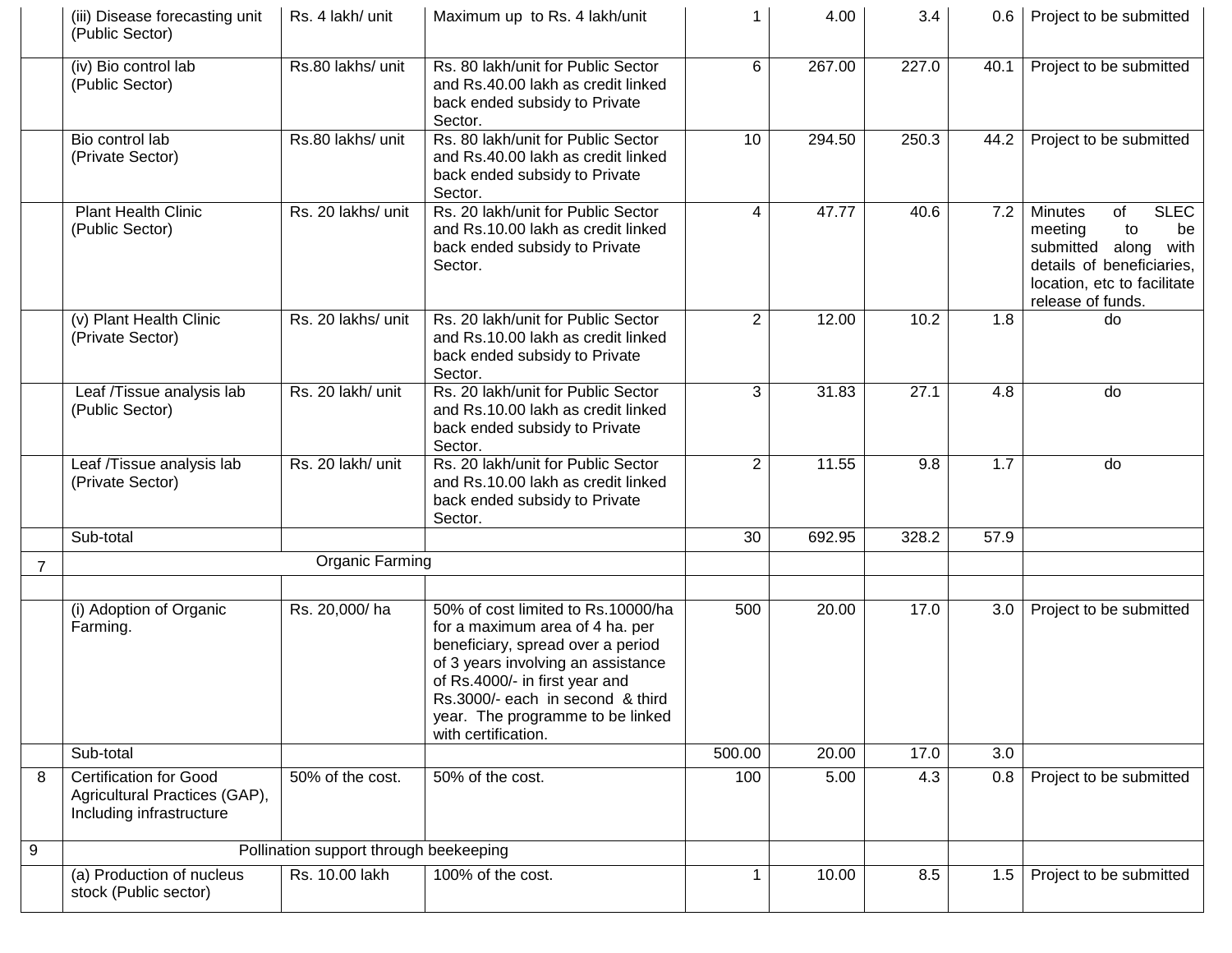|    | (b) Production of bee<br>colonies by bee breeder                                                    | Rs.6.00 lakh                                       | 50% of cost for producing min. of<br>2000 colonies / year                                            | 5              | 15.00  | 12.8  | 2.3  | List of Beneficiaries to<br>be given.     |
|----|-----------------------------------------------------------------------------------------------------|----------------------------------------------------|------------------------------------------------------------------------------------------------------|----------------|--------|-------|------|-------------------------------------------|
|    | (c) Honey bee colonies                                                                              | Rs. 1400/ colony<br>of 4 frames                    | 50% of cost limited to 50 colonies /<br>beneficiary.                                                 | 3000           | 21.00  | 17.9  | 3.2  | -do-                                      |
|    | (d) Hives                                                                                           | Rs. 1600/ hive                                     | 50% of cost limited to 50 colonies /<br>beneficiary.                                                 | 3000           | 24.00  | 20.4  | 3.6  | -do-                                      |
|    | (e) Equipment including<br>honey extractor (4 frame),<br>food grade container (30 kg),<br>net, etc. | Rs. 14,000/ set                                    | 50% of the cost limited to one set<br>per beneficiary.                                               | 143            | 10.01  | 8.5   | 1.5  | -do-                                      |
|    | Sub-total                                                                                           |                                                    |                                                                                                      | 6149           | 80.01  | 59.5  | 10.5 |                                           |
| 10 |                                                                                                     | Horticulture Mechanization                         |                                                                                                      |                |        |       |      |                                           |
|    | Power operated machines /<br>tools including Power Saw<br>and Plant Protection<br>equipments etc.   | Rs.35,000/- per<br>set                             | 50% of cost limited to one set per<br>beneficiary.                                                   | 1714           | 300.0  | 255.0 | 45.0 | List of Beneficiaries to<br>be furnished. |
|    | Power Machines (upto 20<br>BHP) with rotavator /<br>equipment                                       | Rs.1,20,000/- per<br>set                           | 50% of cost limited to one set per<br>beneficiary.                                                   | 215            | 129.00 | 109.7 | 19.4 | List of Beneficiaries to<br>be furnished. |
|    | Sub-total                                                                                           |                                                    |                                                                                                      | 1929           | 429.0  | 364.6 | 64.3 |                                           |
| 11 |                                                                                                     |                                                    | Technology Dissemination through demonstration/ Front Line Demonstration (FLD)                       |                |        |       |      |                                           |
|    | Public Sector (indo Israel<br>work plan)                                                            | Rs. 25.00 lakh                                     | 75 % of cost in farmers field and<br>100% of cost in farms belonging to<br><b>Public Sector</b>      | $\overline{2}$ | 50.00  | 42.5  | 7.5  | Project to be submitted                   |
|    | Sub-total                                                                                           |                                                    |                                                                                                      | $\overline{2}$ | 50.00  | 42.5  | 7.5  |                                           |
| 12 |                                                                                                     | Human Resource Development (HRD)                   |                                                                                                      |                |        |       |      |                                           |
|    | HRD for Supervisors &<br>Entrepreneurs                                                              | Rs. 20.00 lakh /<br>training                       | 100% of the cost in first year. In<br>subsequent years, cost of<br>infrastructure not to be claimed. | $\overline{2}$ | 15.00  | 12.8  | 2.3  | Project to be submitted                   |
|    | <b>HRD</b> for Gardeners                                                                            | Rs. 15.00 lakh /<br>training                       | 100% of the cost in first year. In<br>subsequent years, cost of<br>infrastructure not to be claimed. | 3              | 30.50  | 25.9  | 4.6  | Project to be submitted                   |
|    | Training of farmers                                                                                 |                                                    |                                                                                                      |                |        |       |      |                                           |
|    | Farmers Field school for 30<br>Farmers                                                              |                                                    |                                                                                                      | 115.0          | 40.25  | 34.21 | 6.0  | Training Calendar to be<br>furnished      |
|    | Within the District (1 days)                                                                        | Rs.400/day per<br>farmer excluding<br>transport    | 100% of the cost.                                                                                    | 6750           | 27.00  | 23.0  | 4.1  | Training Calendar to be<br>furnished      |
|    | Within the State (6 days)                                                                           | Rs. 750/day per<br>farmer excluding<br>transport   |                                                                                                      | 3467           | 26.00  | 22.1  | 3.9  | Training Calendar to be<br>furnished      |
|    | Outside the State (7 days)                                                                          | Rs. 1000/ day per<br>farmer excluding<br>transport | 100% of the cost.                                                                                    | 500            | 5.00   | 4.3   | 0.8  | Training Calendar to be<br>furnished      |
|    | Exposure visit of farmers                                                                           |                                                    |                                                                                                      |                |        |       |      |                                           |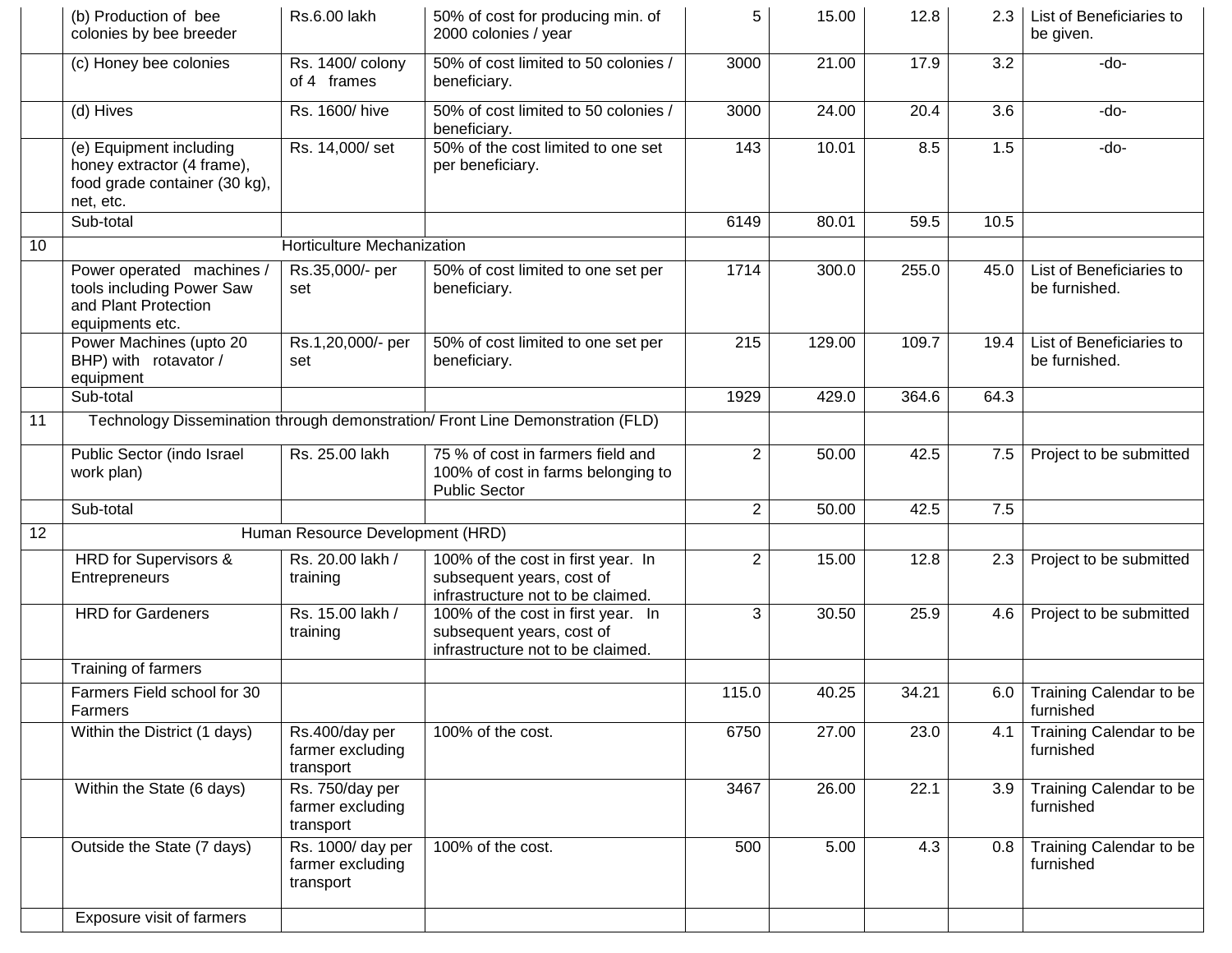|    | Within the District (one day)                                                       | Rs.250/day per<br>farmer excluding<br>transport                  | 100% of the cost.                                                                                                                                                                                                                                                                                                                                                                               | 6000  | 15.00  | 12.8  | 2.3   | Training Calendar to be<br>furnished                                                                                                                                |
|----|-------------------------------------------------------------------------------------|------------------------------------------------------------------|-------------------------------------------------------------------------------------------------------------------------------------------------------------------------------------------------------------------------------------------------------------------------------------------------------------------------------------------------------------------------------------------------|-------|--------|-------|-------|---------------------------------------------------------------------------------------------------------------------------------------------------------------------|
|    | Within the State (1 days)                                                           | Rs. 300/day per<br>farmer excluding<br>transport                 | 100% of the cost.                                                                                                                                                                                                                                                                                                                                                                               | 8333  | 25.00  | 21.2  | 3.7   | Training Calendar to be<br>furnished                                                                                                                                |
|    | Outside the State (1 days)                                                          | Rs. 600/day per<br>farmer excluding<br>transport                 | 100% of the cost.                                                                                                                                                                                                                                                                                                                                                                               | 834   | 5.00   | 4.3   | 0.8   | Training Calendar to be<br>furnished                                                                                                                                |
|    |                                                                                     |                                                                  | Training / study tour of technical staff/ field functionaries                                                                                                                                                                                                                                                                                                                                   |       |        |       |       |                                                                                                                                                                     |
|    | Within the State (7 days)                                                           | Rs.200/day per<br>participant plus<br>TA/DA, as<br>admissible    | 100% of the cost.                                                                                                                                                                                                                                                                                                                                                                               | 2970  | 5.94   | 5.049 | 0.9   | Training Calendar to be<br>furnished                                                                                                                                |
|    | Study tour to progressive<br>States (group of minimum 5<br>participants) for 7 days | Rs.650.00/day<br>per participant<br>plus TA/DA, as<br>admissible | 100% of the cost.                                                                                                                                                                                                                                                                                                                                                                               | 920   | 5.98   | 5.083 | 0.9   | Training Calendar to be<br>furnished                                                                                                                                |
|    | (iii) Outside India                                                                 | Rs. 5.00 lakh /<br>participant                                   | 100% of the cost on actual basis.                                                                                                                                                                                                                                                                                                                                                               | 4     | 3.85   | 3.3   | 0.6   | Project to be submitted                                                                                                                                             |
|    | Sub-total                                                                           |                                                                  |                                                                                                                                                                                                                                                                                                                                                                                                 | 29898 | 204.53 | 170.6 | 30.1  |                                                                                                                                                                     |
| 13 |                                                                                     | INTEGRATED POST HARVEST MANAGEMENT                               |                                                                                                                                                                                                                                                                                                                                                                                                 |       |        |       |       |                                                                                                                                                                     |
|    | Pack house / On farm<br>collection & storage unit                                   | Rs. 3.00 Lakh/<br>per unit with size<br>of 9Mx6M                 | 50% of the capital cost.                                                                                                                                                                                                                                                                                                                                                                        | 450   | 675.00 | 573.8 | 101.3 | <b>SLEC</b><br><b>Minutes</b><br>of<br>meeting<br>to<br>be<br>submitted along with<br>details of beneficiaries,<br>location, etc to facilitate<br>release of funds. |
|    | Pre-cooling unit project in<br>general areas                                        | Rs.15.00 lakh for<br>6 MT capacity                               | Credit linked back-ended subsidy<br>@ 40% of the cost of project in<br>general areas and 55% in case<br>Hilly & Scheduled areas for<br>individual entrepreneurs.                                                                                                                                                                                                                                |       | 6.00   | 5.1   | 0.9   |                                                                                                                                                                     |
|    | Cold storage units<br>(Construction/expansion/Mo<br>dernization)                    | Rs. 6000/MT for<br>5000 MT capacity                              | Credit linked back-ended subsidy<br>@ 40% of the capital cost of<br>project in general areas and 55%<br>in case of Hilly & Scheduled areas<br>in respect of only those units which<br>adopt new technologies and<br>include insulation, humidity control<br>and fin coil cooling system with<br>provision of multi chambers.<br>Technical parameters issued by<br>the Department to be adopted. | 13    | 575.00 | 488.8 | 86.3  | Project to be submitted                                                                                                                                             |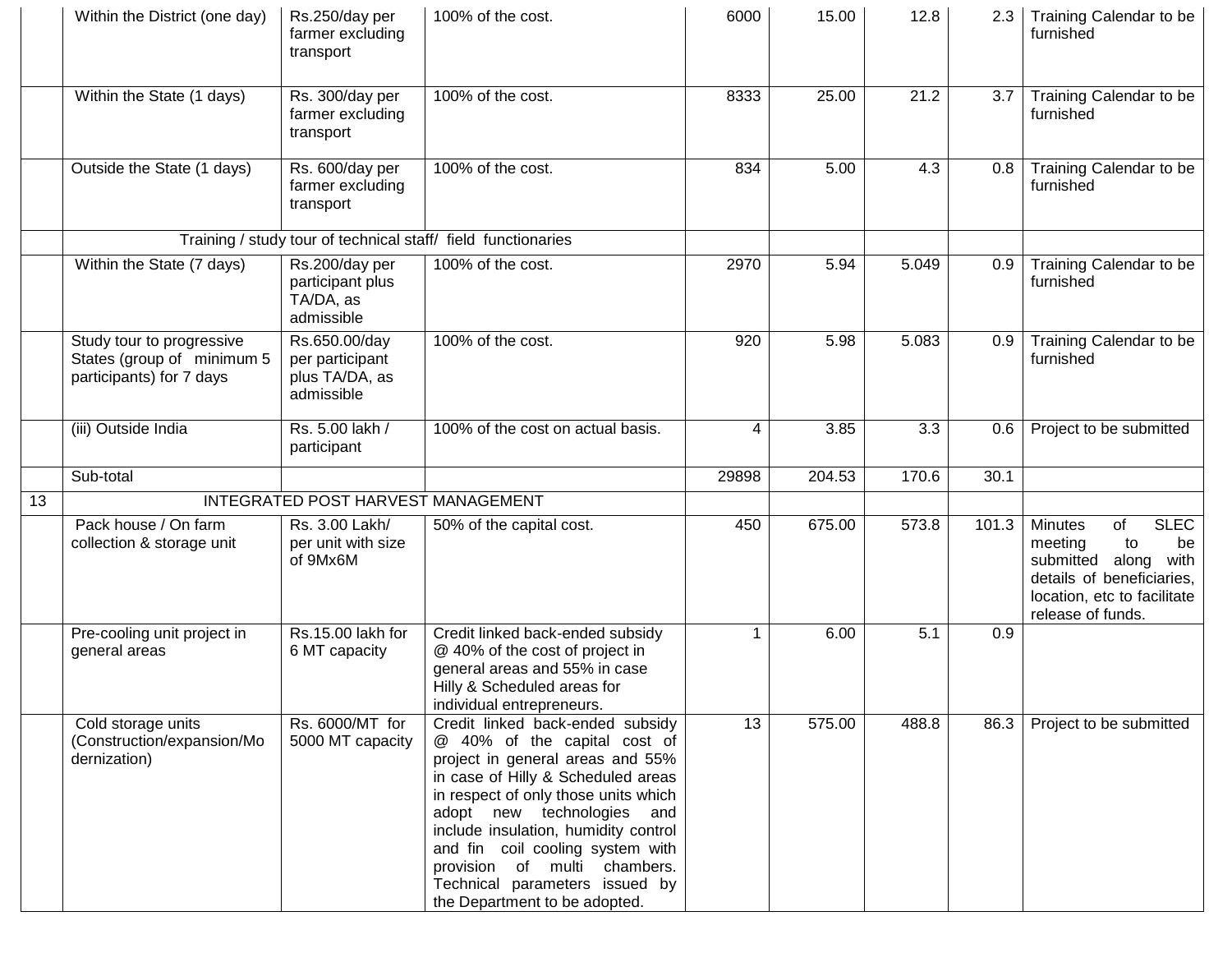|    | Refer vans/containers<br>project in general areas                                                         | Rs. 24.00 lakh/<br>unit for 6 MT<br>capacity | Credit linked back-ended subsidy<br>@40% of the cost of project in<br>General areas.                                                                                                             | 4    | 29.82   | 25.3   | 4.5   |                                                                                                                                                                        |
|----|-----------------------------------------------------------------------------------------------------------|----------------------------------------------|--------------------------------------------------------------------------------------------------------------------------------------------------------------------------------------------------|------|---------|--------|-------|------------------------------------------------------------------------------------------------------------------------------------------------------------------------|
|    | Primary/ Mobile / Minimal<br>processing unit                                                              | Rs. 24.00<br>lakh/unit.                      | -do-                                                                                                                                                                                             | 681  | 709.20  | 602.8  | 106.4 | Project to be submitted                                                                                                                                                |
|    | Ripening chamber                                                                                          | Rs. 6000/MT for<br>5000 MT capacity          | -do-                                                                                                                                                                                             | 43   | 479.98  | 408.0  | 72.0  | Project to be submitted                                                                                                                                                |
|    |                                                                                                           | Preservation unit (low cost)                 |                                                                                                                                                                                                  |      |         |        |       |                                                                                                                                                                        |
|    | Low cost onion storage<br>structure (25 MT)                                                               | Rs.1.00 lakh per<br>unit                     | 50% of the total cost.                                                                                                                                                                           | 150  | 75.00   | 63.8   | 11.3  | <b>SLEC</b><br><b>Minutes</b><br>of<br>meeting<br>to<br>be<br>submitted along<br>with<br>details of beneficiaries,<br>location, etc to facilitate<br>release of funds. |
|    | Sub-total                                                                                                 |                                              |                                                                                                                                                                                                  | 1342 | 2550.00 | 2167.5 | 382.5 |                                                                                                                                                                        |
| 14 |                                                                                                           | <b>PRODUCE</b>                               | ESTABLISHMENT OF MARKETING INFRASTRUCTURE FOR HORTICULTURAL                                                                                                                                      |      |         |        |       |                                                                                                                                                                        |
|    | Terminal markets                                                                                          | Rs.150.00<br>crore/project                   | 25% to 40% (limited to Rs.50.00<br>crore) as Public-Private<br>Partnership mode through<br>competitive bidding, in accordance<br>with operational guidelines issued                              | 1    | 2.00    | 1.7    | 0.3   | Project to be submitted                                                                                                                                                |
|    | Wholesale markets                                                                                         | Rs.100.00<br>crore/project                   | separately.<br>Credit linked back-ended subsidy<br>@ 25% of the capital cost of<br>project in general areas and<br>33.33% in case of Hilly &<br>Scheduled areas for individual<br>entrepreneurs. | 1    | 2.00    | 1.7    | 0.3   | Project to be submitted                                                                                                                                                |
|    | Rural Markets/ Apni<br>mandies/Direct markets                                                             | Rs. 20 lakh/ unit                            | Credit linked back-ended subsidy<br>@ 40% of the capital cost of<br>project in general areas and 55%<br>in case of Hilly & Scheduled areas<br>for individual entrepreneurs.                      | 1    | 8.00    | 6.8    | 1.2   | Project to be submitted                                                                                                                                                |
|    | Functional Infrastructure: for   Rs.15.00 lakh/unit<br>collection, sorting/ grading,<br>packing units etc |                                              | Credit linked back-ended subsidy<br>@ 40% of the capital cost of<br>project in general areas and 55 %<br>in case of Hilly & Scheduled areas<br>for individual entrepreneurs.                     | 3    | 18.00   | 15.3   |       | 2.7   Project to be submitted                                                                                                                                          |
|    | Sub-total                                                                                                 |                                              |                                                                                                                                                                                                  | 6.00 | 30.00   | 15.3   | 2.7   |                                                                                                                                                                        |
| 15 |                                                                                                           | <b>Mission Management</b>                    |                                                                                                                                                                                                  |      |         |        |       |                                                                                                                                                                        |
|    | <b>State Level</b>                                                                                        |                                              |                                                                                                                                                                                                  |      |         |        |       |                                                                                                                                                                        |